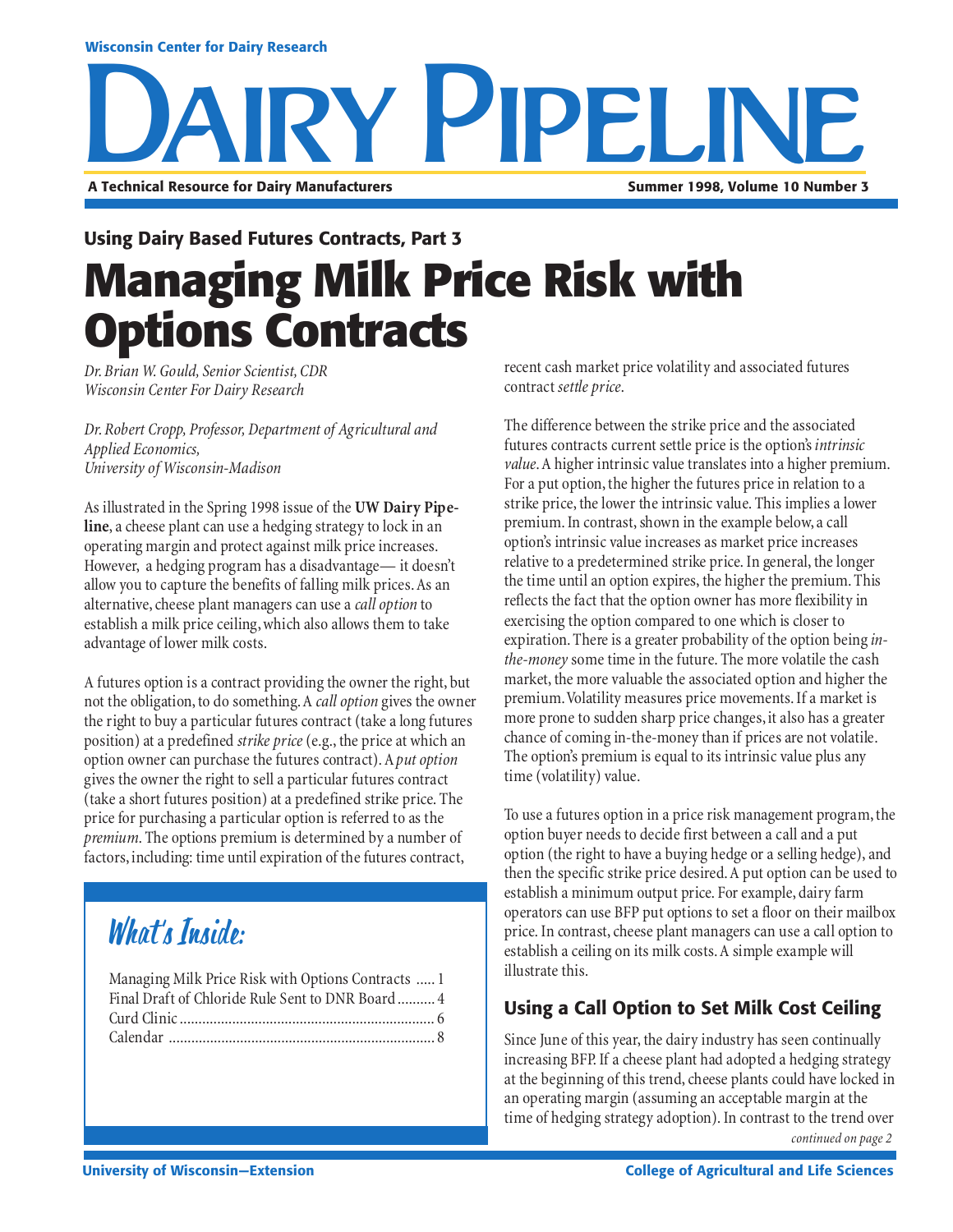#### Dairy Pipeline, Summer 1998

the last six months, lower BFP's are forecast in early 1999. Therefore the plant may prefer not to hedge. To provide some price protection in case price forecasts are incorrect and milk prices actually increase, buying a call option is a strategy that helps eliminate the upside risk while allowing plant management the capability of capturing lower milk prices.

Suppose it is February 1, 1999 and you are a manager of procurement at XYZ Cheese, Inc. While your price forecasts are for lower BFP's during March and April, you would like to protect your firm against any price increases in case the forecasts are incorrect. On this date you would like to set the maximum price for your March milk. You use one of the firm's computers and access the Chicago Merchantile Exchange's web site to obtain a listing of alternative call option strike prices and premiums for March 1999 BFP (Table 1). Note that there is a positive premium (\$0.10/cwt) for the \$12.75 call option. That is, even though there is zero intrinsic value to the option, the market places some positive time value to the option.

Combining your best guess of the price you are going to receive for your October cheese, you determine you would like to pay no more than \$13.85 for your milk to maintain profitability.You also know that over recent months the difference between your pay price and the BFP has averaged about \$.90/cwt (e.g., the XYZ Cheese Plant/BFP basis). Given that you are in charge of procurement and familiar with the operations of futures markets, you know that there are commodity broker commssions (fees) for purchasing options contracts in addition to any premium associated with such a purchase. The broker you use charges \$70/call option (\$0.035/cwt x 2000cst), which includes the commission associated with purchasing and exercising an option.

Table 1. Alternative Strike Prices and Premiums for March,1999 BFP CME Call Option on Feb. 1, 1999 with March BFP Future's Settle Price of \$12.75

| <b>Strike Price</b><br>$(\frac{\sqrt{2}}{2})$ | Premium                |                                 |  |
|-----------------------------------------------|------------------------|---------------------------------|--|
|                                               | $\sqrt{\text{cwt}}$    | \$/contract                     |  |
| 11.75                                         | 1.10                   | 2,200                           |  |
| 12.00                                         | 0.85                   | 1,700                           |  |
| 12.25                                         | 0.65                   | 1,300                           |  |
| $\overline{12.50}$                            | 0.40                   | 800                             |  |
| 12.75                                         | 0.10                   | 200                             |  |
| 13.00                                         | 0.09                   | 180                             |  |
| 13.25                                         | 0.08                   | 160                             |  |
| 13.50                                         | 0.06                   | 120                             |  |
| 13.75<br>$\blacksquare$<br>$\sqrt{2}$         | 0.03<br>$\overline{ }$ | 60<br>$200,000$ $\mu$<br>$\sim$ |  |

Note: A BFP contract is for 200,000 lbs. of milk

#### **Identifying the call option**

You use the above information to identify the call option to purchase. If you choose to purchase 4 BFP call options at a strike price of \$13.00 and pay a premium of \$180/contract (\$0.09/cwt x 2000 cwt) to cover the 800,000 lbs of milk you anticipate needing during October you would be able to establish the following maximum milk price for March (assuming the XYZ Cheese Plant/BFP basis remains constant at \$0.90/cwt):

| Strike Price                 | \$13.00  |
|------------------------------|----------|
| + Local Basis                | \$0.90   |
| + Broker Commission \$ 0.035 |          |
| $+$ Option Premium           | \$0.09   |
| $=$ Max. Milk Price          | \$14.025 |

In this example we are trading on the CME where a BFP futures (and options) contract is for 200,000 lbs. of milk. At the CME there is also a mini-BFP options contract that trades for 50,000 lbs. of milk. Remember that the premium paid depends on the current futures contract settle price for the futures contract associated with the option being purchased.

On April  $5<sup>th</sup>$  it turns out that your forecasts were a little off, the actual BFP is \$13.50. By doing nothing, the call option previously purchased cash settles at the March BFP price of \$13.50 announced on April 5<sup>th</sup>. With the futures transaction, the following profit is obtained:

| Cash settle against March BFP          | \$13.50  |
|----------------------------------------|----------|
| - Purchase March futures contract      | \$13.00  |
| $=$ Net Futures Gain                   | \$0.50   |
| - Broker commission                    | \$0.035  |
| - Premium                              | \$0.09   |
| $=$ Net Gain                           | \$0.375  |
| Plant Milk Cos t= $(\$13.50 + \$0.90)$ | \$14.40  |
| - Net Gain                             | \$0.375  |
| $=$ Net Milk Cost                      | \$14.025 |

This is close to the target milk cost you desire. Without the use of the call option, the plant's milk costs would have been \$14.40/ cwt.  $(\$13.50 + \$0.90)$  compared to the net cost of  $\$14.025$ , a net saving of \$0.375/cwt.

When purchasing a BFP call option, the purchaser has the choice of doing nothing and if the announced BFP is above the strike price, the call option will be automatically exercised. You do not need to call your broker to request that the option be exercised. Alternatively, if the announced price is less than strike price, doing nothing results in the option contract expiring worthless, the purchaser loses the option premium and any commission costs. Finally, before the BFP is announced, if it looks like the actual BFP will be less than the strike price, the purchaser may try to sell the contract to recoup acquisition costs. Using this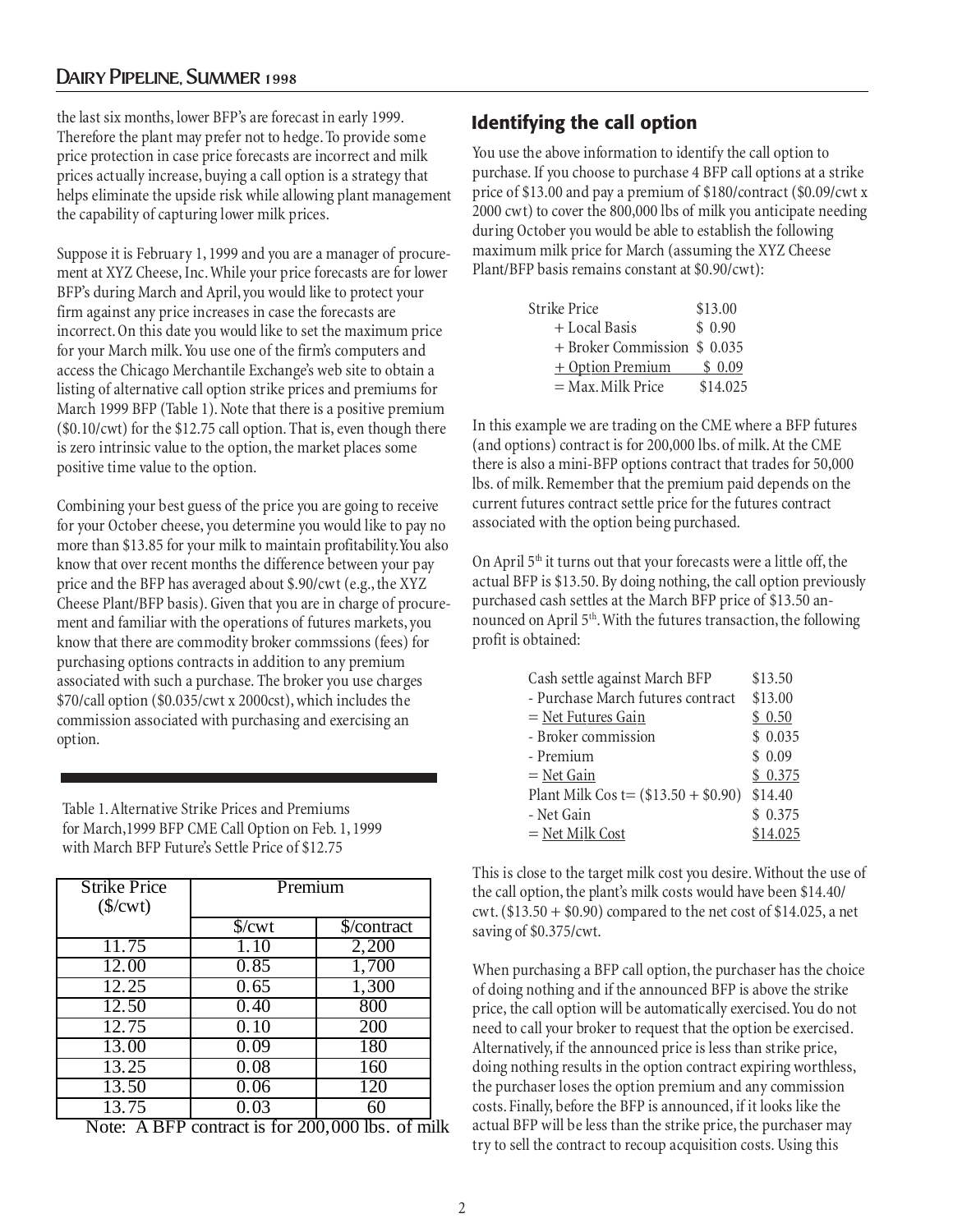option is risky if, in fact, the announced BFP actual increases above the strike price.

Remember that the payment of the premium and brokerage fee occurs regardless of price movements. For example, if the BFP had actually **decreased** from \$12.75 to \$12.50 instead of increasing, you could elect let it expire worthless. Under this situation, net milk costs would be:

| March BFP                    | \$12.50  |
|------------------------------|----------|
| + Local Basis                | \$0.90   |
| + Broker Commission \$ 0.035 |          |
| $+$ Option Premium           | \$0.09   |
| = Max. Milk Price            | \$13.525 |

instead of \$13.40 that you would have had to pay for milk without the purchase of BFP call contracts. The uncertainty of having lower milk prices in the future and therefore losing the broker commission and option premium versus the potential for establishing a desirable price floor is known as the *risk-return tradeoff*. It is up to you as a plant manager to determine the degree of risk versus return you are willing accept.

It is very important to recognize that we have assumed perfect knowledge of the XYZ Cheese Plant/BFP Basis and that it does not change between the time of purchasing the BFP call and the cash settling of the March BFP futures contract. If this basis changes, then the "locked in" milk price could be higher or lower, depending on the change. As noted in an earlier issue of the **Dairy Pipeline**, the cash-futures basis tends to be less volatile than the actual price series, i.e., you face less risk when considering changes in the base versus the cash price. What would happen to the above locked in price if the actual basis payed in March was \$1.20/cwt versus the expected \$0.90? What would happen if it was \$0.75? If you had known this basis ahead of time, would you chosen the same options contract?

#### **And There is More**

In the last three issues of the Dairy Pipeline we have attempted to show how you can use dairy-based future and options manage price risk. In forthcoming issues we will continue to explore how different types of dairy processing firms can use dairy futures to manage price risk. We will also review how to develop procedures for generating plant specific basis forecasts to use for marketing strategies.

#### **Note:**

#### **To Hedge or Not to Hedge, is that the Question?**

In the Spring, 1998 issue of the pipeline we reviewed how cheese plants can use the futures markets, via the adoption of a hedging strategy, to offer forward pricing contracts to their patrons. In Table 2, we reviewed how these contracts work under under BFP increase and decrease scenarios. The implicit assumption under the price increase (Case II) scenario was that the plant was either a cooperative or was a de-pooled plant.

#### **Glossary**

**BFP** (Basic Formula Price): Price used to set base milk in the Federal Milk Marketing Order System. Based on milk prices paid for milk by Grade B milk plants in Wisconsin and Minnesota and updated with a product formula using historical Cheddar cheese, non-fat dry milk and butter prices.

**Broker Costs:** Fees or commissions charged by a commodities broker for purchasing futures and options. These costs will vary by broker, but they are normally in the range of \$0.05 to \$0.07/cwt. Do ask your broker if the brokerage fee is for the initial purchase of the option only, or does it cover a round trip—that is, does it include the right to exercise the option? Many brokers charge an initial brokerage fee to purchase the option, and then another fee to exercise the option.

**CME** (Chicago Mercantile Exchange): One of the two markets that trade dairy-based futures and options. The other market is the New York Board of Trade, formerly the Coffee, Sugar and Cocoa Exchange.

**Settle Price:** The daily price established by a futures exchange associated with a particular futures contract (e.g., May BFP). The exchange's clearing house uses it to determine net gains and losses, margin requirements and the next day's price limits. On any particular day, the settle price represents the market's best guess regarding the future price of the commodity.

**Strike Price:** Also known as the exercise price, it is the price at which a person may purchase or sell the underlying futures contract upon exercising a commodity option.

**In-the-Money, At-the-Money, Out-of-the-Money**: An option is said to be *in-the-money* when it has a positive intrinsic value. For call options, this happens when the strike price is less than the market price for the underlying futures contract. For put options it occurs when the strike price is greater than the market price of the underlying futures contract. An option is referred to being *out-of-the-money* when it has no intrinsic value. For calls, this happens when the strike price is more than the market price for the underlying futures contact. For puts, the opposite would have to be true. When the option's strike price equals the current futures price it is an *at-the-money* option.

#### **Resources:**

Try these web sites: CME **:www.cme.com** New York Board of Trade : **www.csce.com** CDR Dairy Futures: **www.aae.wisc.edu**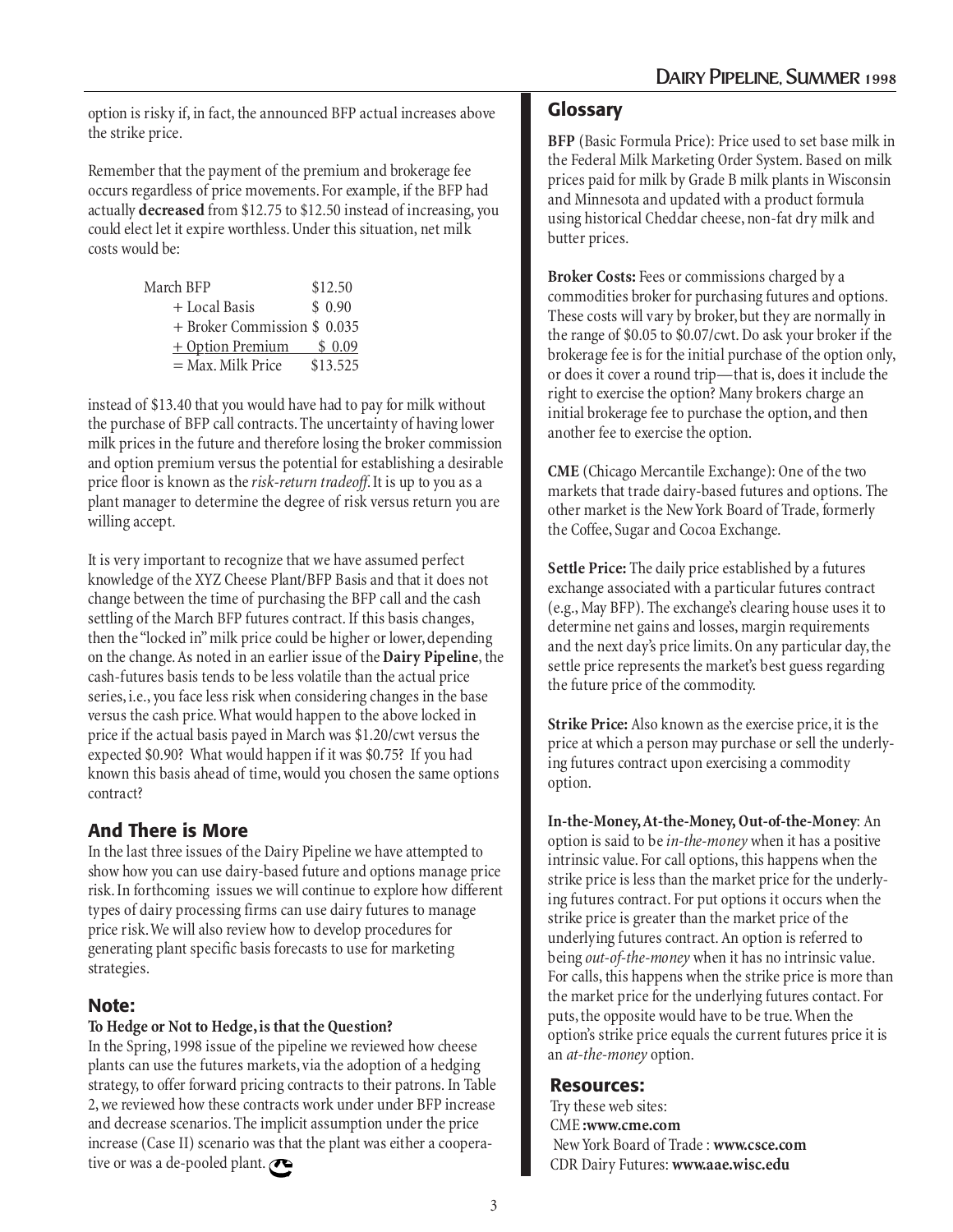## Dairy Pipeline, Summer 1998 **Final Draft of Chloride Rule Sent to DNR Board**

#### *By Bill Wendorff Dept. of Food Science*

How should the Wisconsin DNR regulate the discharge of chloride to surface waters? Three years of discussion between industrial and municipal representatives of the Chloride Policy Advisory Committee and regulatory officials of the Wisconsin Department of Natural Resources (DNR) have produced a final draft of the regulations. The subchapter to NR 106, "Effluent Limitations for Chloride Discharges," covers discharges of chlorides to surface waters and is on the way to the DNR Board. We expect approval for public hearings in February 1999 and the final regulation to be in place by October 1999.

During the discussion, the Chloride Policy Advisory Committee, including dairy industry representatives David Myers of Foremost Farms USA and Bill Wendorff of the University of Wisconsin Food Science Department, requested that the DNR consider a chloride control regulation based on source reduction. The other option was limiting chloride in effluent based on NR 105 (Surface Water Quality Criteria and Secondary Values for Toxic Substances). The final draft of the regulation combines both approaches, allowing voluntary source reduction activities on an interim basis, with target limitations, in lieu of immediate compliance with water quality limits under NR 105.

#### **What to expect**

With new WPDES permits, each plant will be required to monitor chloride concentrations in their discharges. The chloride limit for each plant will depend on the flow of the receiving stream. For example, if the plant discharge represents the major portion of the flow of that stream, the limit will be close to the chloride chronic limit of 395 mg/L. However, if the receiving stream has a heavier flow, e.g., the Wisconsin River, the limit will be slighter higher due to the greater mixing zone in the stream. And, if the chloride concentrations of the discharge are higher than the limit, each plant will need to choose how they want to address the new chloride limits. The plant may choose to accept the water quality limits based on NR 105 and NR 106 and apply for a variance under the extensive variance procedure.

Another choice is to work with the DNR under the new proposed source reduction program. Under this proposed program, DNR would recommend a "target limitation." This is a limit that DNR thinks the plant could reasonably meet, following recommended source reduction activities, by the end of the permit. Each successive WPDES permit would have an additional tier of source reduction activities until the plant was in compliance with the water quality limits established under NR 105 and NR

106. The 3 tiers of source reduction activities proposed for dairy plants are listed below.

#### **Tier 1**

Train plant personnel to be more aware of salt conservation, emphasizing simple, cost-effective housekeeping measures. For example, spilled salt can be cleaned up as a solid waste rather than flushed down the floor drain.

#### **Tier 2**

Improve handling salt brines and handling cheese into and out of brine systems. Consider capital improvements such as automating the brine system, properly designed drip pans and splash guards.

Optimize softener operation to ensure you are using appropriate regeneration intervals and salt dosage.

If the regeneration is manual or timer-initiated, switch to a demand-initiated regeneration controller.

Evaluate the feasibility of softener brine reclamation.

Determine which subprocesses can tolerate unsoftened water, and make appropriate changes.

Determine whether once-through cooling systems can be closelooped, and make appropriate changes.

For plants that condense whey, consider using condensate of whey (COW) water for the first rinse for clean-in-place (CIP) systems and for boiler makeup water.

#### **Tier 3**

For plants that make brine-salted cheeses, evaluate the feasibility of membrane filtration to recondition the brine, then reuse.

For plants that make brine-salted cheeses, evaluate the feasibility of using a no-brine make procedure, adding salt directly to the curd during the manufacturing procedure. This reduces salt discharges from spent brines.

Based on the 3-tiered source reduction program, a cheese plant having difficulty meeting the water quality limit for their outfall may **experience up** to three permit periods before they would be required to apply for a variance. From our initial plant surveys, I would expect most plants to be in compliance with the water quality limits by the end of the second permit period.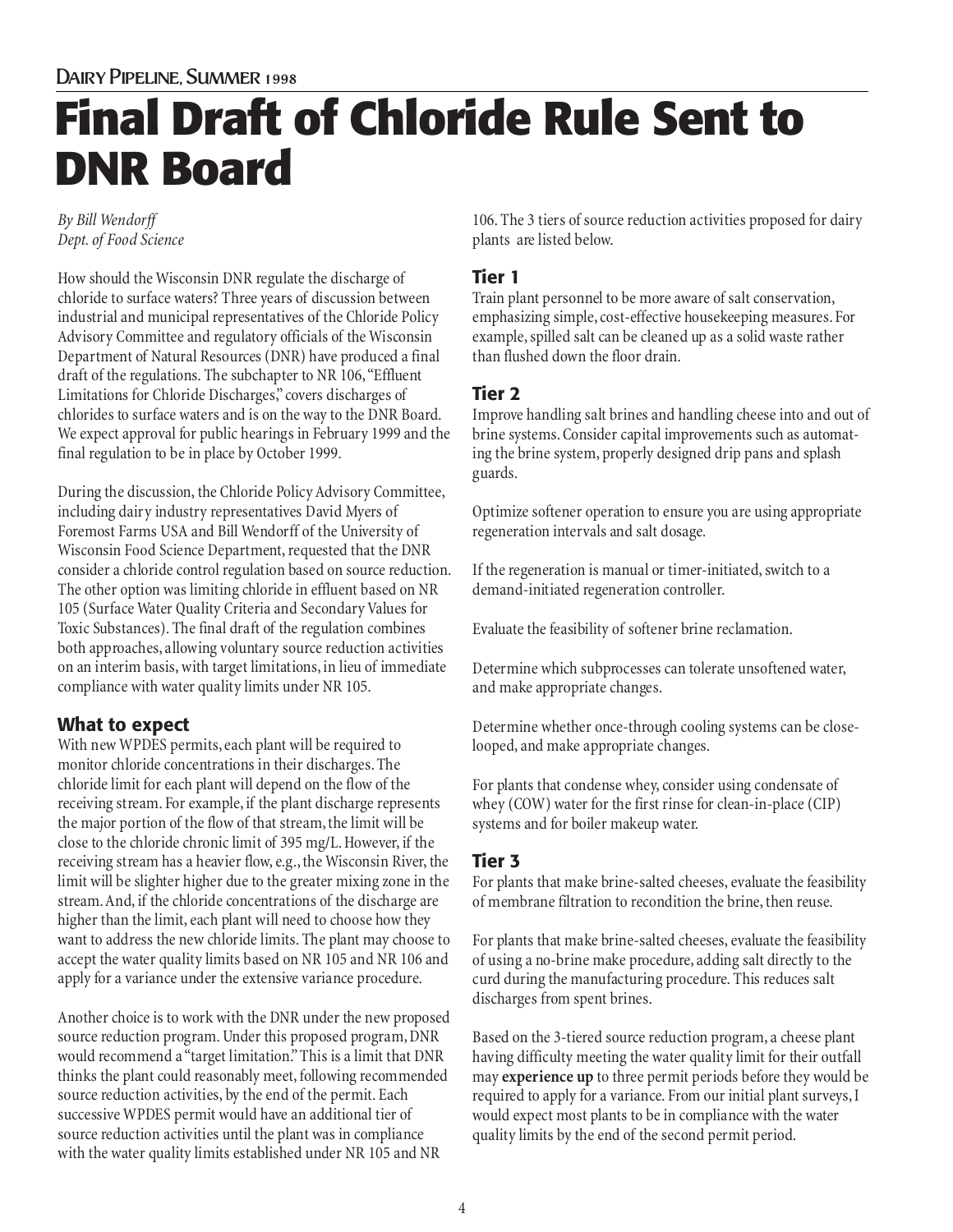#### **Summary**

Traditional end-of-pipe treatment technologies for chlorides are both impractical and prohibitively expensive. The DNR has been working with the industry advisory committee to develop a program through that implements voluntary source reduction measures to meet water quality standards. Since some source reduction measures in the proposed strategy involve long-term efforts, the rule revisions provide for extended timelines to meet the water quality limits established under NR 105 and NR 106. Not only will these source reduction procedures address environmental concerns in the surface waters of our state, but they will also improve recovery of lost ingredients and improve efficiencies in the cheesemaking processes.  $\bullet$ 

If you have concerns about chlorides in your plant discharges or questions about chloride limits in your discharge permits, please contact me at 608/ 263-2015 or e-mail me at wlwendor@facstaff.wisc.edu

### **News from CDR**

Judging by the attendance at a recent CDR Codex Conference, people in the dairy industry are interested in Codex Alimentarius. If you missed this discussion of Codex Cheese Standards and how they might influence cheese and cheesemaking, you can view the presentations at the CDR website: http://www.cdr.wisc.edu/codex/

Marianne Smukowski, dairy foods safety/quality program coordinator at the Wisconsin Center for Dairy Research, was the lead judge for the butter portion of the 77th Collegiate Dairy Products Evaluation Contest held Oct. 6 in Toronto, Canada. She has been a judge for this contest for the last nine years and lead judge for the last four years.

Elmer H. Marth, emeritus professor of food science, bacteriology, and food microbiology and toxicology at the University of Wisconsin-Madison, recently was named a Fellow of the American Dairy Science Association and a charter Fellow of the International Association of Milk, Food and Environmental Sanitarians. Marth was honored for his research, teaching, and public service work at UW-Madison and for his contributions to the programs of both associations.

## **New Milk Quality Specialist**

As of September 1, the Department of Dairy Science has a new Extension Milk Quality Specialist, Dr. Pamela L. Ruegg, DVM, MPVM. Dr. Ruegg is a native of the Upper Peninsula of Michigan and received both a Bachelors of Science and Doctor of Veterinary Medicine from Michigan State University. After private practice in Kiel, Wisconsin, she received clinical training at the University of California at Davis, and earned a Masters of Preventive Veterinary Medicine from that institution. Dr. Ruegg has held faculty positions at Atlantic Veterinary College in Prince Edward Island and at Michigan State University. Prior to joining the Dairy Science Department at the University of Wisconsin, she was a technical service veterinarian for the Monsanto Company. She is currently the Extension Milk Quality Specialist in the Dairy Science Dept. at UW-Madison. Dr. Ruegg is board certified by both the American College of Preventive Veterinary Medicine and the American Board of Veterinary Practitioners-dairy practice.

For milk quality concerns, you may contact DR. Pamela Ruegg at the following address: Dept. of Dairy Science, 1675 Observatory Dr., Madison, WI 53705. Phone: (608) 263-3495, Fax: (608) 263- 9412, e-mail plruegg@facstaff.wisc.edu

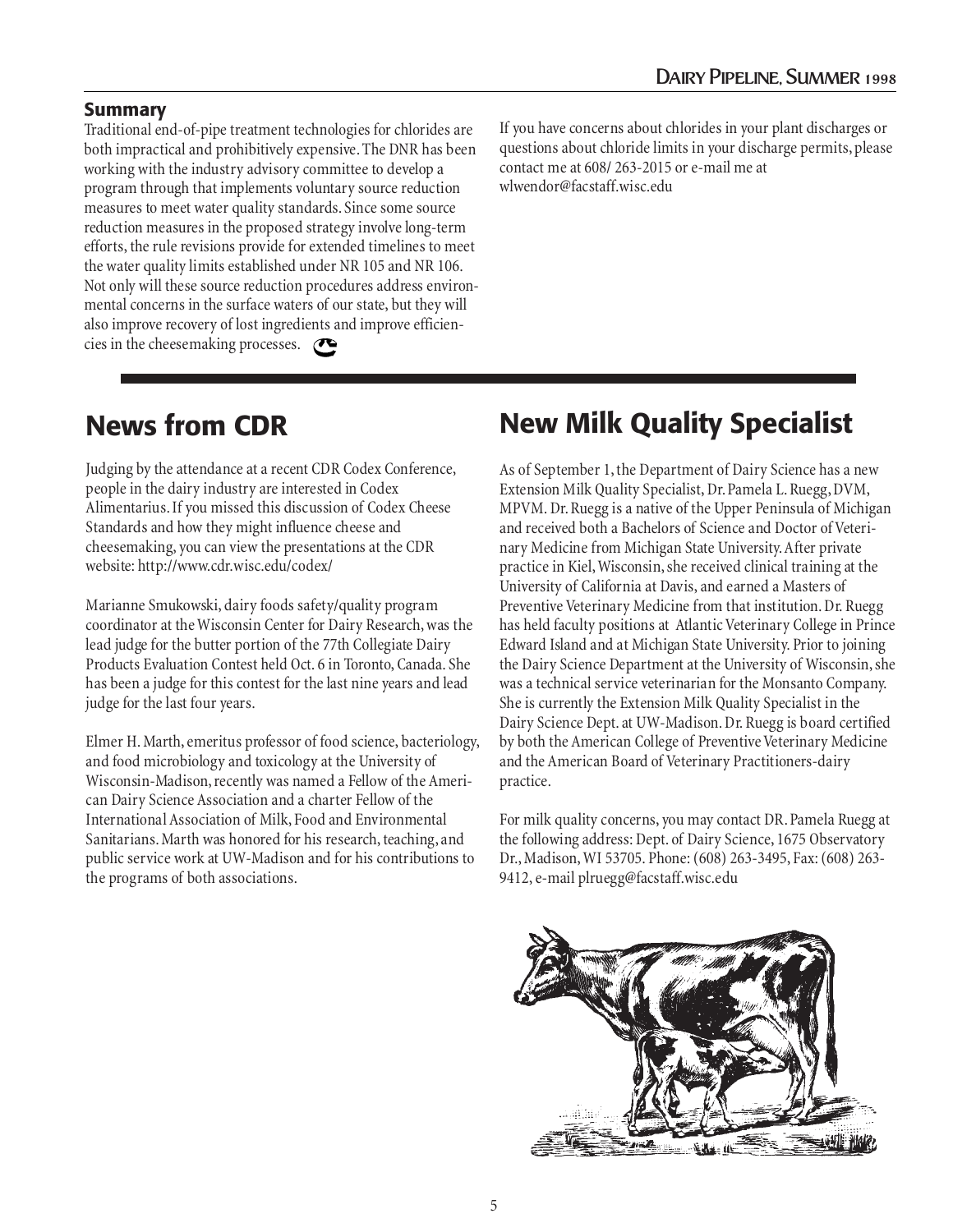# Curd Clinic

 I own a medium sized cheese plant and I am currently land Q: applying whey. I've heard that I might actually be able to make money on my sweet whey, what are the options?

 You are right—it is possible to generate revenue from whey. You will need to do some research to select a process that works for you because there is a range of factors that can influence the ability of a cheese plant to take advantage of these opportunities. Some of the things you should consider include: the equipment required, capital available, shipping costs, availability of whey processors in the area, labor required, and technical expertise needed to operate the equipment and monitor the process. Of course, meeting the specifications of the customer buying your processed whey will be a major factor for you. In fact, exploring the market for processed whey in your area and locating a buyer may determine the direction you will take. A:

In general, the greater the revenue received for the whey product, the more complicated and expensive the process that produces the product. The following is a brief summary of some options. They are listed in order of least expensive/least revenue generated to most expensive/greatest revenue received for the final product.

#### **Unprocessed Whey**

Equipment required: heating/cooling, storage Advantages: This option requires very limited equipment and little if any additional labor or technical expertise to produce or monitor the product.

Disadvantages: Shipping costs will be high since the majority of the product is water. This cost restricts the distance that you can ship the product, so the buyer must be nearby. Also, the whey will have a very limited shelf life, so it must be used or processed quickly. Unprocessed whey generates the least revenue of the options given.

#### **Condensed Whey**

Equipment required: heating/cooling, evaporator or, possibly, a reverse osmosis (RO) system

Advantages: The higher total solids of this form of whey mean a lower total shipping cost. Thus, you can ship condensed whey to more distant locations.

Disadvantages: The cost of buying, operating and maintaining the evaporator or RO system are the biggest disadvantages to this approach. Operators and laboratory personnel will need training to run the evaporator and monitor the final product. Condensed whey does not really have added value or a significantly increased shelf life, instead you save on shipping costs.

#### **Dry Whey**

Equipment required: heating/cooling, possibly an evaporator or a reverse osmosis system, dryer, bagging/tote filling equipment Advantages: Shipping costs will be the lowest of all of the aforementioned products. Long term storage of this product also is possible, although the product generally should be used within 6 to 12 months.

Disadvantages: The disadvantages noted for condensed whey also apply to dry whey. The cost of purchasing, operating and maintaining the equipment are additional disadvantages. Dry storage space may be required.

#### **Demineralized Whey**

Equipment required: some type of separation system (membrane filtration, ion exchange, electrodialysis) Advantages: The advantages depend on the system selected; however, in all cases you produce product with a higher value. Disadvantages: Again, the specific disadvantages depend on the system. In general, these processes require trained operators and are relatively expensive to operate. Evaporation/drying of the final product may be required to gain advantages in shipping and shelf life. The process also produces waste stream containing minerals.

#### **Whey Protein Concentrate (WPC) and Related Products**

Equipment required: heating and cooling, ultrafiltration (UF) system, evaporator/dryer/bagging if dry product desired Advantages: The product has increased value—the higher the protein level the higher the value of the product. Long term storage is possible if the product is dried. Shipping costs will be lower for the WPC portion.

Disadvantages: You need to consider the initial cost of the UF equipment and the ongoing cost for membrane replacement. These systems also require trained operators. A laboratory for product testing is very beneficial, if not a necessity, for WPC production. UF produces two product streams and only one of these is used in WPC production.

The other stream (permeate) is high in lactose and minerals and requires either additional processing or disposal. One option you could consider is producing lactose from this material. However, it is a capital intensive process that requires crystallizers, decanters, refiners, evaporators and dryers. This process will produce a smaller waste stream but it still requires handling—it has a high BOD and ash content which makes it difficult to use. Currently, land application and supplementing animal feed are two options. It is very important to consider how you will handle the permeate stream before investing in the production of WPC.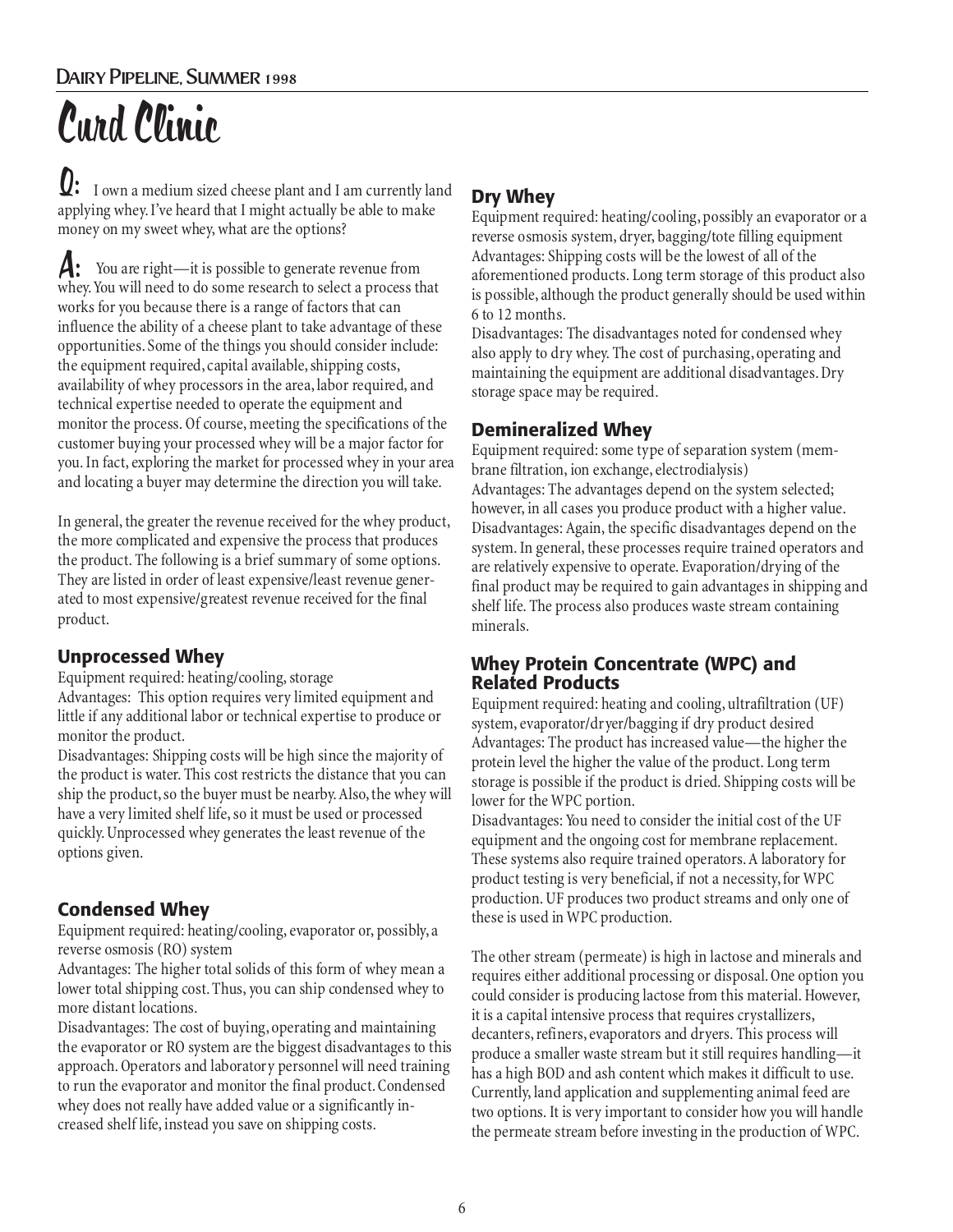Curd Clinic Doctor for this issue is Karen Smith, CDR Researcher, Whey Processing

Questions for the Curd Clinic? Write to: CDR, *UW Dairy Pipeline* 1605 Linden Dr. Madison, WI 53706 FAX: 608/262-1578 e-mail: Paulus@cdr.wisc.edu

#### **Special Separations**

Equipment required: depends on the separation (individual proteins, phospholipids) Advantages: These products have the highest potential value

Disadvantages: The dairy industry often has very little experience in these types of processes. The equipment you need can be expensive and extensive product testing may be necessary. Operators probably will need a great deal of training to properly operate and monitor the process. In general, these types of separations require the processing of large amounts of whey and yield relatively small amounts of final product.

#### **Fermentation**

Equipment required: fermentation vessels, some type of separations equipment, evaporator/dryer perhaps

Advantages: These products often have higher value.

Disadvantages: Currently, these processes can't compete with the traditional production methods. For example, we can produce ethanol from whey products, but not profitably.

If you are interested in learning more about this spread sheet, contact Mark Johnson at (608) 262-0275, or by e-mail : jumbo@cdr.wisc.edu

### **Try this Tool—Standardization Spread Sheet**

Candelaria Barcenas, a Food Science graduate student, has adapted a popular spread sheet to sort and calculate optimal factors to consider when standardizing cheese manufacture. To use this spread sheet (which Candy is still developing), you will need to customize some of the data input to meet your own specifications. One factor the program allows you to track all the components in your milk. If you are standardizing

|                 | <b>WM</b> | <b>CSM</b>   | <b>WC</b> | UF    | Powder | <b>FR</b>  | 0.93  |
|-----------------|-----------|--------------|-----------|-------|--------|------------|-------|
| % Fat           | 3.56      | 0.23         | 40.00     | 11.69 | 1.00   | <b>CR</b>  | 0.96  |
| % Casein        | 2.40      | 8.50         | 0.00      | 9.32  | 28.08  | <b>SR</b>  | 1.09  |
| % Other solids  | 0.85      | 20.00        | 5.00      |       |        | <b>FDM</b> | 0.53  |
| % Protein       | 3.07      |              |           | 11.66 | 36.00  | Moisture   | 38.0% |
| % Lactose       | 4.75      |              |           | 5.50  | 52.30  | Dry Matter | 62%   |
| % Total solids  | 12.23     | 30.00        | 45.00     | 29.50 | 77.00  |            |       |
| Lbs. to Process | 100       | $\mathbf{0}$ | 0.05      | 12.99 | 0.0    |            |       |
|                 |           |              |           |       |        | C/F        | 0.708 |
| Cost per pound  | 0.155     | 0.35         | 1.11      | 0.50  | 1.10   |            |       |

with ultra-filtered milk or powder, this program might confirm that you can increase your profit by capturing whey solids.

Table 1 lists the raw materials and the lbs. of ingredients you will add. You need to enter your own data into this initial screen, our table is a hypothetical example of one manufacturer's process. The second part lists desired characteristics of your cheese, including fat recovery (FR), casein recovery (CR), solids recovery (SR), and fat in the dry matter (FDM).

You can use Tables 2 and 3 to calculate revenue. To calculate profit, you will need to subtract production and

## **Table 2**

**Table 1**

**Selling % to**

|                 | <b>Price</b> | <b>Process</b> |
|-----------------|--------------|----------------|
| Cheese          | \$1.75       |                |
| Whey Cream      | \$3.56       | 100%           |
| <b>Butter B</b> | \$3.66       | 0%             |
| Sep. Whey       | \$0.00       | 0%             |
| Dried Whey      | \$0.28       | 100%           |
| <b>WPC</b>      | \$0.62       | 0%             |
| Lactose         | \$0.20       | 0%             |

material costs. Table 3 calculates your revenue (again, before subtracting production costs) when you process your whey into dried whey, or lactose and whey protein concentrates, or a mix of both. You can compare this to not processing whey. When

#### **Revenue (\$)/100 lbs of raw milk standardized**

|   | Table 3       | Cheese  | Whey<br>(whey plus<br>whey cream) | Total   |
|---|---------------|---------|-----------------------------------|---------|
|   | Dried         | \$25.60 | \$2.87                            | \$28.47 |
| 2 | Lac. & WPC    | \$25.60 | \$2.76                            | \$28.36 |
| 3 | 1&2(50% each) | \$25.60 | \$2.65                            | \$28.25 |
| 4 | No processing | \$25.60 |                                   | \$25.60 |

customized for individual use, this spread sheet allows you to enter your own whey processing costs, your own standardizing method, and then figure the most economical way to add protein and recover protein.